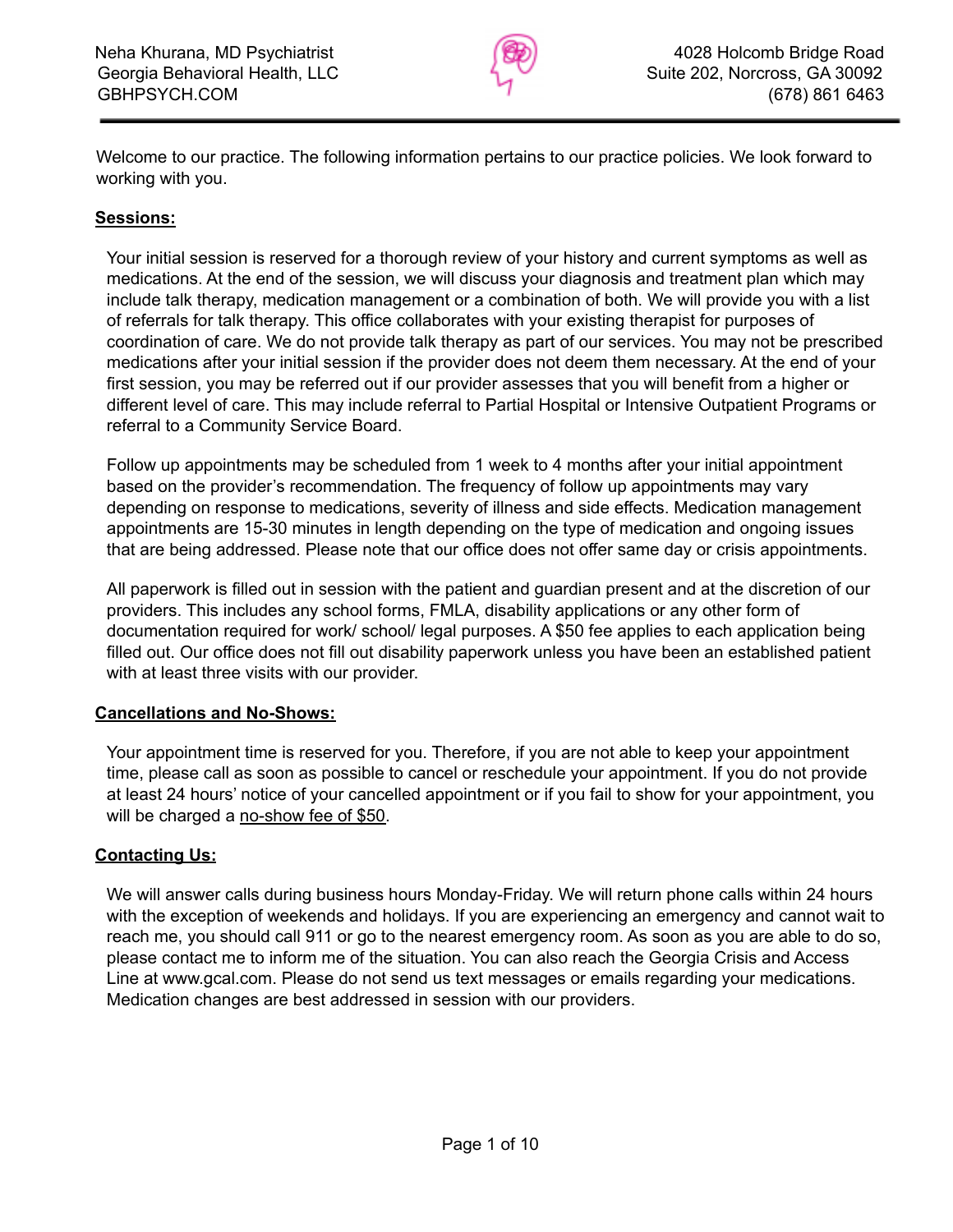

# **Financial Policy**

We will bill your insurance company, but you will be asked to pay your co-pay or applicable balance in case you have not met your deductible. Payment will be required prior to the start of the session.

**I understand that it is my financial responsibility for services provided until insurance deductible is met and any co-pay thereafter or if my insurance becomes inactive, but I continue to seek services from GBH, LLC.**

**Full payment is due at the time service is rendered.** I acknowledge responsibility for all fees incurred including those for documentation, no shows, late cancellations, prescription refills. All balances 30 days past due will be deemed delinquent. Delinquent accounts must be paid in full before any future services will be provided. We reserve the right to send delinquent accounts to collections if needed.

For minor children of divorced parents - Payment is expected from the parent(s) bringing the child for treatment irrespective of the divorce decree. We will release pertinent medical records only to the custodial parent. Parent who has signed financial responsibility paperwork will be held accountable for delinquent account.

I have read and understand the above policies.

| Patient's Name                                         | Date |
|--------------------------------------------------------|------|
| Responsible Party's Name (if patient, indicate "self") | Date |
| Responsible Party's Signature                          | Date |

**Statement of Confidentiality:** Under Georgia law communications between patients and psychiatrists are confidential,and under ordinary circumstances this privilege can be waived only by the patient. However, there are three clear exceptions in which a psychiatrist is legally and ethically bound to break confidentiality: (1)the patient is imminently dangerous to him or herself, (2) the patient is imminently dangerous to others and/ or has made specific threats to harm an identifiable third person,(3)actual or suspected incidents of child abuse. Although legally and ethically bound to break confidentiality under the aforementioned circumstances, I will not do so without attempting to discuss it with you first.

I have read and understand the above policies.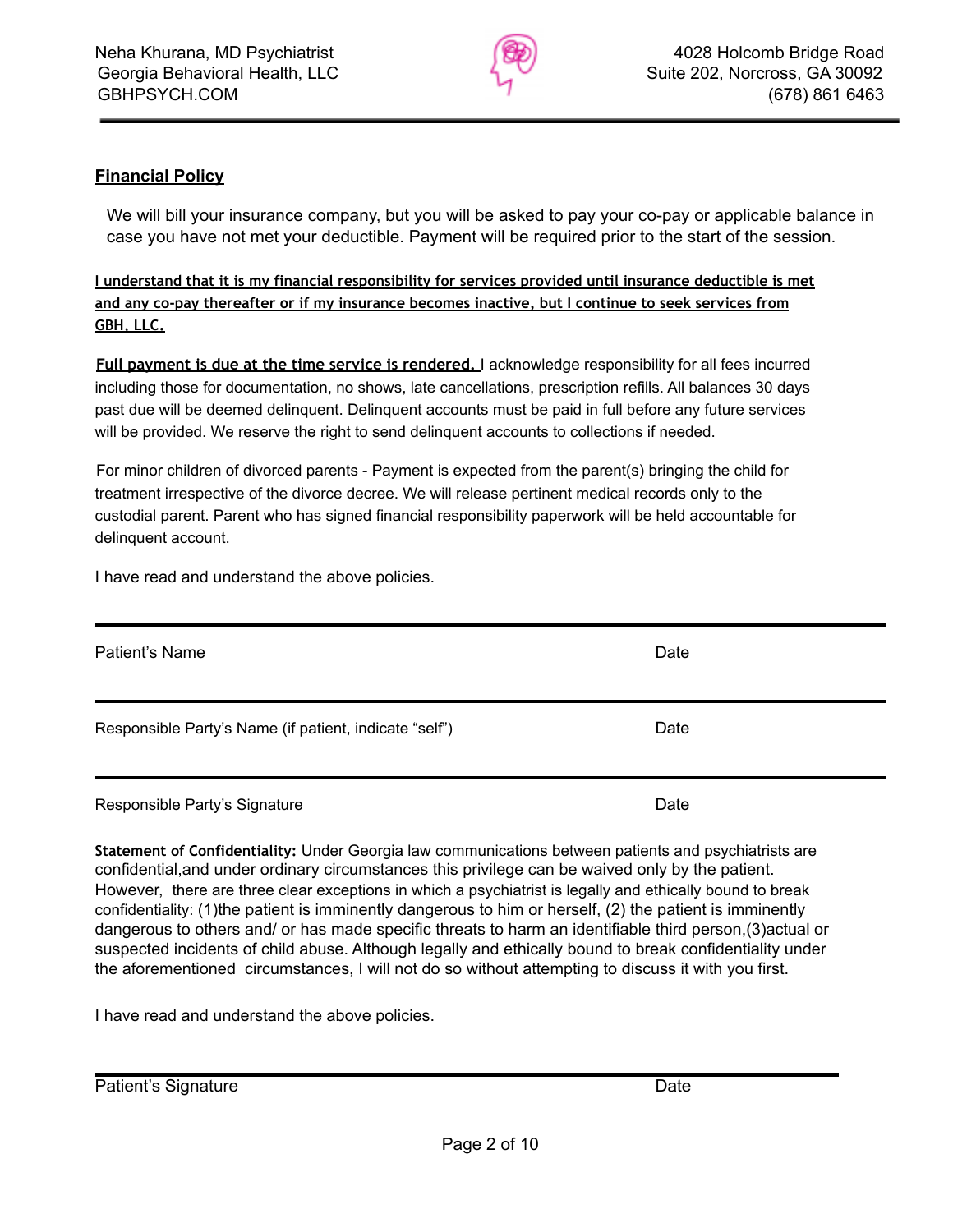

# **POINTS TO REMEMBER**

1. Notify me if there are any significant changes in your psychiatric or medical condition, or if an outside provider changes your medication regimen.

2. Notify me if you suspect or know that you are pregnant or plan to become pregnant in the near future. Pregnancy will affect treatment recommendations.

3. If you feel you are at risk of hurting yourself or others, notify me immediately. If you feel you are an imminent risk and need immediate attention, call 911 or go to your nearest emergency room.

4. I welcome emails for non-urgent, administrative communication. Please note that the confidentiality of your email cannot be guaranteed. To discuss medical concerns, please call us at 678-861-6463 or email us at [georgiabehavioralhealth@gmail.com](mailto:georgiabehavioralhealth@gmail.com) to schedule an appointment.

5. If your medication makes you drowsy or slow your reaction time, please refrain from driving, and notify me. Also, notify me if your medication causes you other significant side effects. It is advised to not drink alcohol while taking psychiatric medications.

6. If you want to increase, decrease, or discontinue your medication regimen, please call us first. Medication management is a collaborative process. Changes without consultation from the provider could jeopardize your health and well-being and may interfere with our ability to work together and constitute as grounds for dismissal from our practice.

7. If you are seeking treatment with a service/therapy/emotional support animal, our practice does NOT provide these services and are NOT trained in these areas to prescribe to our patients. Also, we do not write any letters or documentaions for your animals, so please refer to professionals that are trained in these areas to receive your documentation.

8. Please remember to schedule your follow up appointment at the end of your session. Any medication refills called outside of your routinely scheduled appointment generate a \$25 fee and are at the discretion of your provider. Controlled substances may not be called in without an appointment. Our office checks the Ga PDMP prior to prescribing controlled substances to stay compliant with Georgia law.

9. Following are grounds to terminate patients from our practice -

- a. 3 or more missed appointments in a 12-month period
- b. 3 or more cancellations with less than 24 hours' notice in a 12-month period
- c. Abuse of prescribed medications
- d. Positive urine drug screen for patients on controlled substances
- e. Rude, aggressive, inappropriate, or hostile behavior towards staff, providers, or other patients.

I have read and understand the preceding Points to Remember.

Patient's Signature Date Date of the Date of the Date Date Date Date Date Date Date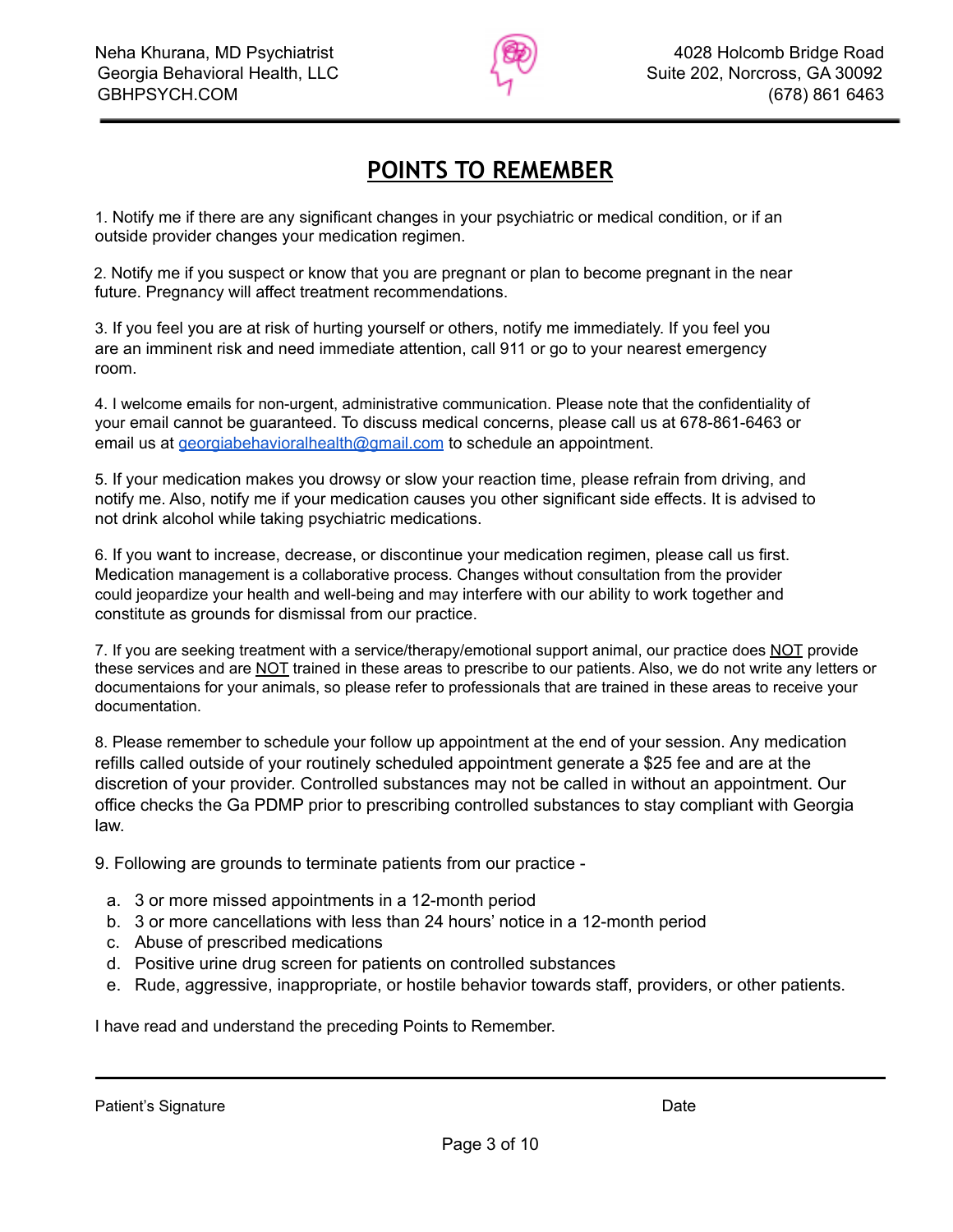

# **NEW PATIENT INFORMATION SHEET**

| May we send mail to this address? Y or N                                                                                                                                                                                       |  |  |  |
|--------------------------------------------------------------------------------------------------------------------------------------------------------------------------------------------------------------------------------|--|--|--|
|                                                                                                                                                                                                                                |  |  |  |
|                                                                                                                                                                                                                                |  |  |  |
|                                                                                                                                                                                                                                |  |  |  |
| Marital Status (Circle one): single married domestic partnership separated divorced widowed                                                                                                                                    |  |  |  |
|                                                                                                                                                                                                                                |  |  |  |
| Emergency Contact Phone experience and the contract of the contract of the contract of the contract of the contract of the contract of the contract of the contract of the contract of the contract of the contract of the con |  |  |  |
|                                                                                                                                                                                                                                |  |  |  |
| May we reach out to your referring provider to provide a brief synopsis of your visit today? Y or N                                                                                                                            |  |  |  |
| Please briefly describe the problem or situation that has prompted you to call and seek treatment.                                                                                                                             |  |  |  |
|                                                                                                                                                                                                                                |  |  |  |
|                                                                                                                                                                                                                                |  |  |  |
| What are your goals for treatment?                                                                                                                                                                                             |  |  |  |
|                                                                                                                                                                                                                                |  |  |  |
| Have you received psychiatric care in the past for this problem or for any other problems? Please provide names                                                                                                                |  |  |  |
| of prior providers including therapists and psychiatrists.                                                                                                                                                                     |  |  |  |
|                                                                                                                                                                                                                                |  |  |  |

\_\_\_\_\_\_\_\_\_\_\_\_\_\_\_\_\_\_\_\_\_\_\_\_\_\_\_\_\_\_\_\_\_\_\_\_\_\_\_\_\_\_\_\_\_\_\_\_\_\_\_\_\_\_\_\_\_\_\_\_\_\_\_\_\_\_\_\_\_\_\_\_\_\_\_\_\_\_\_\_\_\_\_\_\_\_\_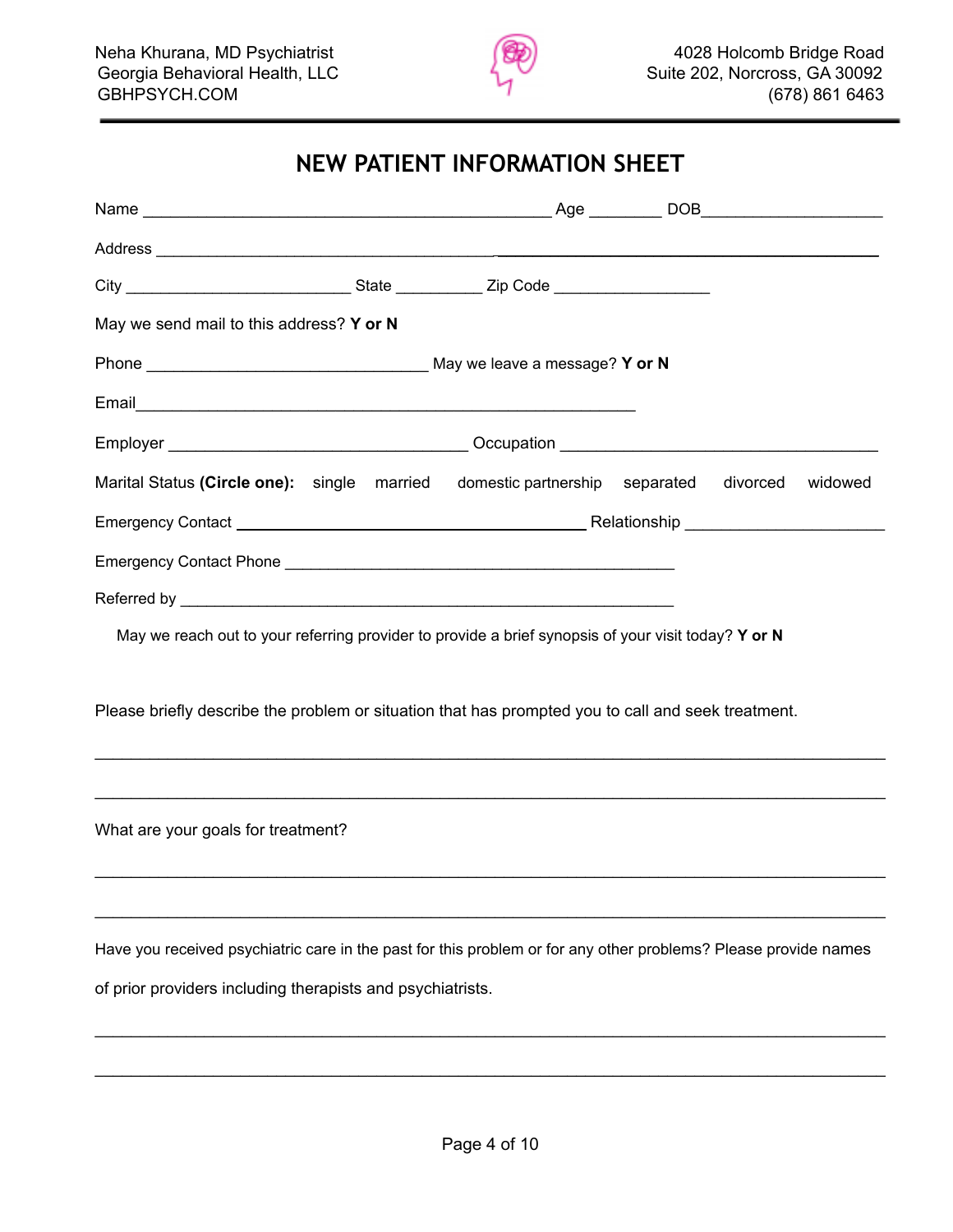

Have you ever been hospitalized for psychiatric reasons? If so, please provide details of the hospitalization.

\_\_\_\_\_\_\_\_\_\_\_\_\_\_\_\_\_\_\_\_\_\_\_\_\_\_\_\_\_\_\_\_\_\_\_\_\_\_\_\_\_\_\_\_\_\_\_\_\_\_\_\_\_\_\_\_\_\_\_\_\_\_\_\_\_\_\_\_\_\_\_\_\_\_\_\_\_\_\_\_\_\_\_\_\_\_\_

\_\_\_\_\_\_\_\_\_\_\_\_\_\_\_\_\_\_\_\_\_\_\_\_\_\_\_\_\_\_\_\_\_\_\_\_\_\_\_\_\_\_\_\_\_\_\_\_\_\_\_\_\_\_\_\_\_\_\_\_\_\_\_\_\_\_\_\_\_\_\_\_\_\_\_\_\_\_\_\_\_\_\_\_\_\_\_

#### **Pharmacy Information**

Please make sure to provide all the pertinent information listed or this may delay the sending of your prescriptions.

| Name    |       | Phone | <u> 1980 - Jan Samuel Barbara, margaret e populari e populari e populari e populari e populari e populari e popu</u> |
|---------|-------|-------|----------------------------------------------------------------------------------------------------------------------|
| Address |       |       |                                                                                                                      |
| City    | State |       | Zip Code                                                                                                             |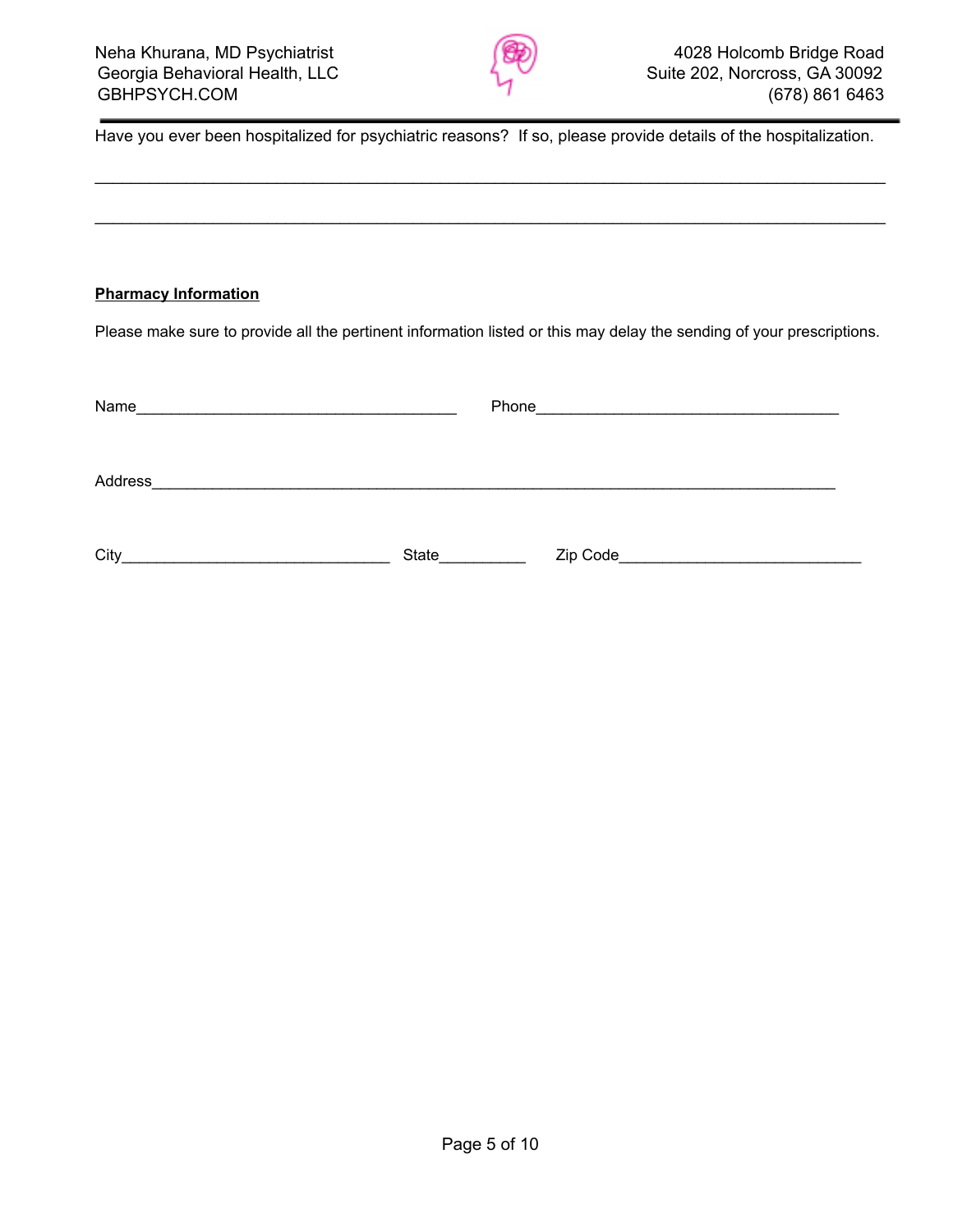

| <b>Medical History</b>                                                                                                                       |  |  |
|----------------------------------------------------------------------------------------------------------------------------------------------|--|--|
| Date of most recent physical exam: _______________________                                                                                   |  |  |
| <b>Medical Conditions:</b>                                                                                                                   |  |  |
|                                                                                                                                              |  |  |
| Allergies:                                                                                                                                   |  |  |
| Any family history of psychiatric conditions?                                                                                                |  |  |
|                                                                                                                                              |  |  |
|                                                                                                                                              |  |  |
|                                                                                                                                              |  |  |
| Address:                                                                                                                                     |  |  |
|                                                                                                                                              |  |  |
|                                                                                                                                              |  |  |
| For purposes of continuity of care, may we contact your physician to let him/her know of your visit today?                                   |  |  |
| Y or N                                                                                                                                       |  |  |
| If Yes, I, 1, 2008, 1, 2008, 1, 2008, 1, 2008, 1, 2008, 1, 2008, 2008, 2009, 2008 permission to Dr. Neha Khurana to send a general statement |  |  |
| notifying my primary care physician of my visit today. The information sent will be used for coordination of                                 |  |  |
| care and will be limited to a brief description of the problem area and/or diagnosis, and a general outline of                               |  |  |
| treatment.                                                                                                                                   |  |  |

Patient's Signature Date

\_\_\_\_\_\_\_\_\_\_\_\_\_\_\_\_\_\_\_\_\_\_\_\_\_\_\_\_\_\_\_\_\_\_\_\_\_\_\_\_\_\_\_\_\_\_\_\_\_\_\_\_\_\_\_\_\_\_\_\_\_\_\_\_\_\_\_\_\_\_\_\_\_\_\_\_\_\_\_\_\_\_\_\_\_\_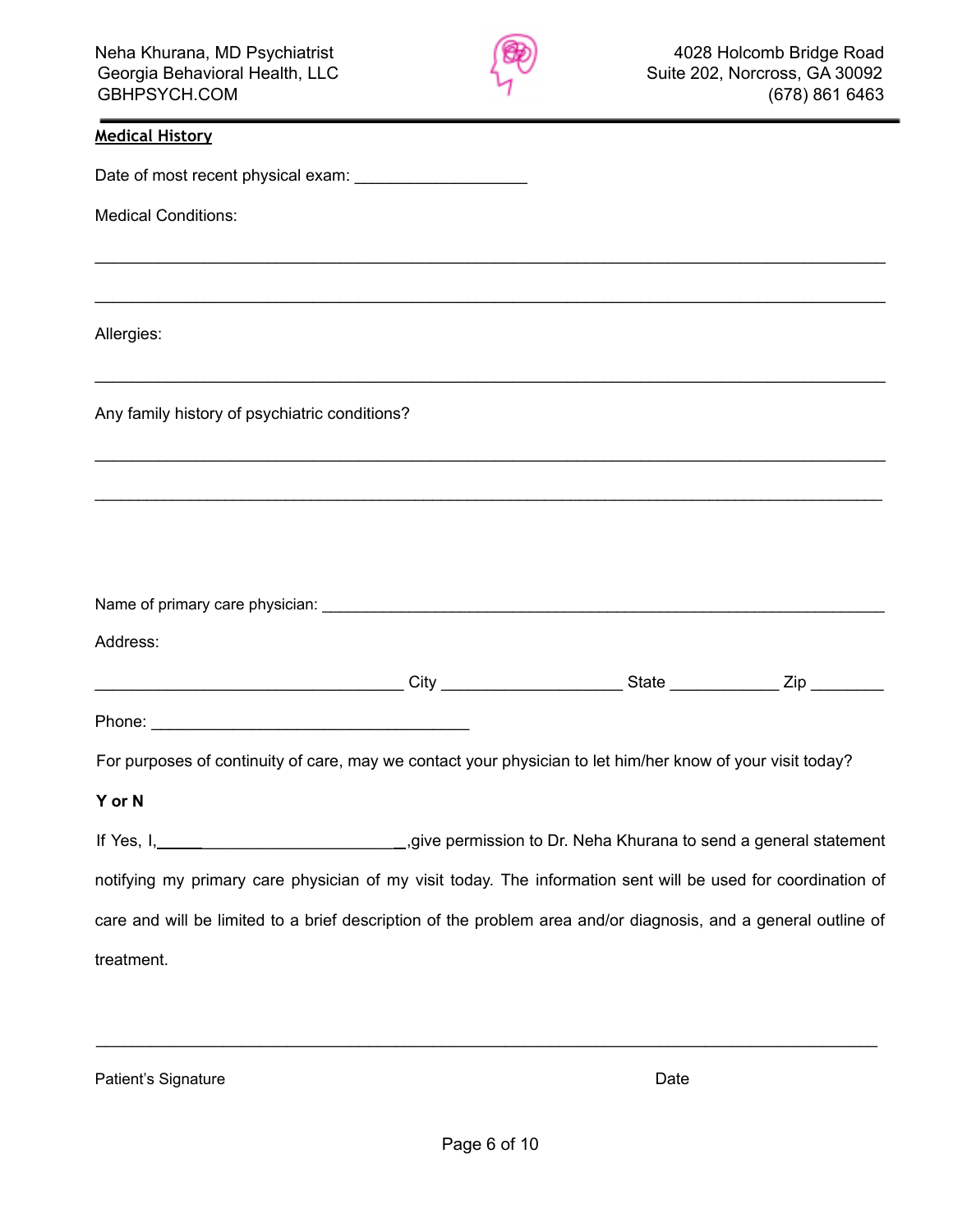

## **Current Medications -List any medications you are currently taking including herbs/supplements**

| <b>Medication Name</b> | <b>Dosage</b> | <b>Why Taking</b> | Response |
|------------------------|---------------|-------------------|----------|
|                        |               |                   |          |
|                        |               |                   |          |
|                        |               |                   |          |
|                        |               |                   |          |
|                        |               |                   |          |
|                        |               |                   |          |

#### **Past Medications -List all psychiatric or neurological medications taken in the past**

| <b>Medication Name</b> | <b>Dosage</b> | <b>Why Taken</b> | <b>Why Stopped</b> |
|------------------------|---------------|------------------|--------------------|
|                        |               |                  |                    |
|                        |               |                  |                    |
|                        |               |                  |                    |
|                        |               |                  |                    |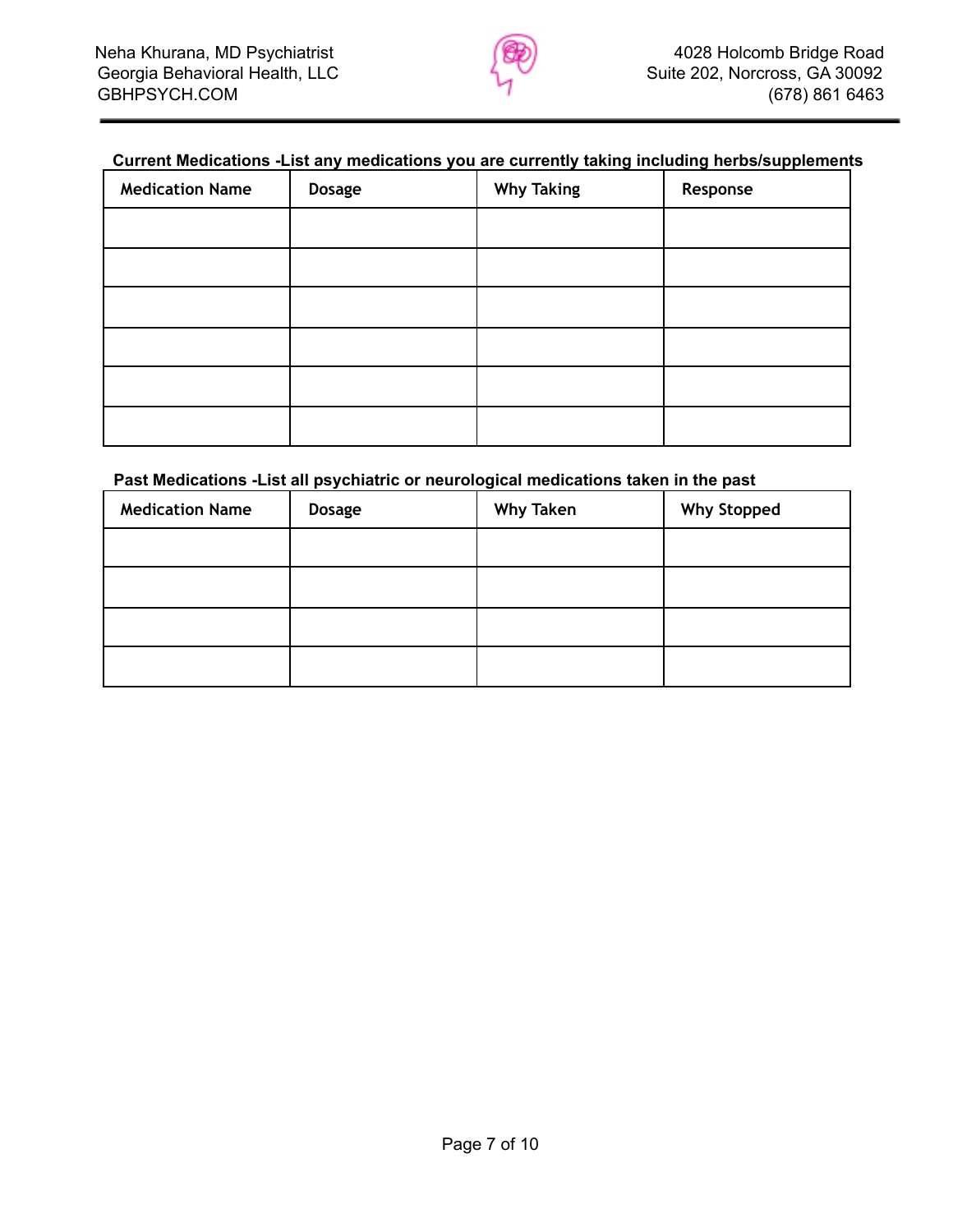

#### **Substance Use History-Please specify amount and frequency**

Have you ever been in substance abuse treatment or rehab in the past? Please describe.

 $\mathcal{L}_\mathcal{L}$  , and the contribution of the contribution of the contribution of the contribution of the contribution of the contribution of the contribution of the contribution of the contribution of the contribution of

 $\mathcal{L}_\mathcal{L}$  , and the contribution of the contribution of the contribution of the contribution of the contribution of the contribution of the contribution of the contribution of the contribution of the contribution of

 $\overline{a}$ 

 $\overline{a}$ 

 $\overline{a}$ 

 $\overline{a}$ 

Please note any other information about yourself that you think might be helpful in understanding you.

 $\mathcal{L}_\mathcal{L}$  , and the contribution of the contribution of the contribution of the contribution of the contribution of the contribution of the contribution of the contribution of the contribution of the contribution of

 $\mathcal{L}_\mathcal{L}$  , and the contribution of the contribution of the contribution of the contribution of the contribution of the contribution of the contribution of the contribution of the contribution of the contribution of

 $\mathcal{L}_\mathcal{L}$  , and the contribution of the contribution of the contribution of the contribution of the contribution of the contribution of the contribution of the contribution of the contribution of the contribution of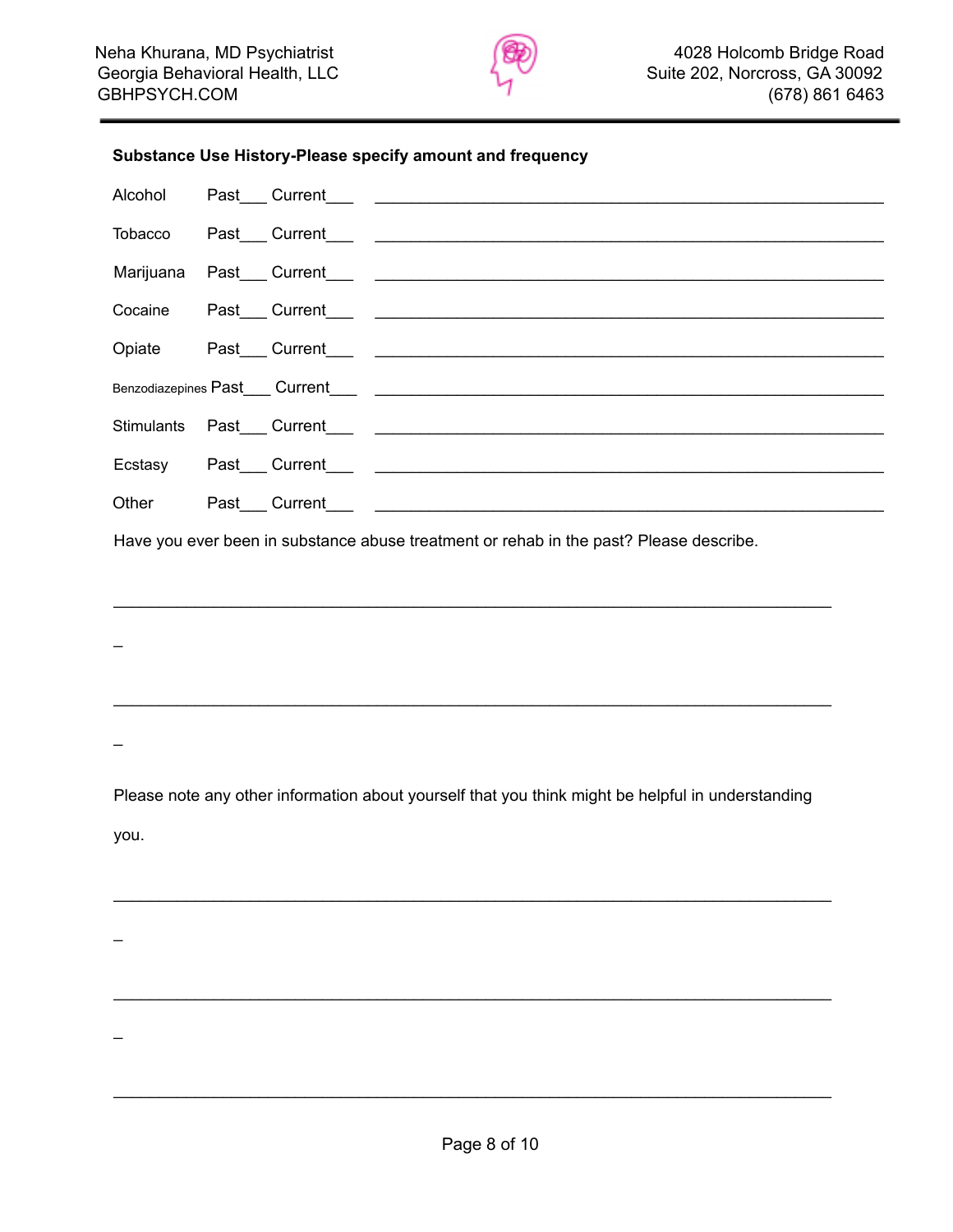

# **CONSENT FOR RELEASE OF INFORMATION**

Please complete for any providers that you would like me to collaborate with including therapists, primary care physicians and other specialists

| <b>Patient Name</b>                                                                                                                                |                                                                                                                             | Date of Birth <b>National Act of Birth</b>                                                        |  |  |
|----------------------------------------------------------------------------------------------------------------------------------------------------|-----------------------------------------------------------------------------------------------------------------------------|---------------------------------------------------------------------------------------------------|--|--|
|                                                                                                                                                    |                                                                                                                             |                                                                                                   |  |  |
| information from my medical records as described below to                                                                                          |                                                                                                                             |                                                                                                   |  |  |
|                                                                                                                                                    |                                                                                                                             |                                                                                                   |  |  |
|                                                                                                                                                    |                                                                                                                             |                                                                                                   |  |  |
|                                                                                                                                                    |                                                                                                                             |                                                                                                   |  |  |
|                                                                                                                                                    |                                                                                                                             |                                                                                                   |  |  |
|                                                                                                                                                    |                                                                                                                             |                                                                                                   |  |  |
|                                                                                                                                                    | The request and authorization apply only to the following information:                                                      |                                                                                                   |  |  |
| MedicalHistory/PhysicalExam<br><b>Discharge Summary</b><br>Psychiatric Reports/Tests<br><b>Psychiatric Evaluations</b><br>TreatmentRecommendations | LaboratoryReports<br>___Summary of Hospitalizations<br>__Psychological Reports<br>Medications<br><b>Course of Treatment</b> | Consultations<br>Progress Notes<br>Teachers' Reports<br><b>Social History</b><br>Developmental Hx |  |  |
|                                                                                                                                                    | The purpose of the release of information is: Coordination of Care Continuation of Care                                     |                                                                                                   |  |  |
| at any time, except for action that has already been taken.                                                                                        | The release will expire in 12 months unless specified by you. I understand that I can cancel this authorization             |                                                                                                   |  |  |
| Signature of Patient (12 years and older)                                                                                                          |                                                                                                                             | Date                                                                                              |  |  |

Signature of Guardian Date

\_\_\_\_\_\_\_\_\_\_\_\_\_\_\_\_\_\_\_\_\_\_\_\_\_\_\_\_\_\_\_\_\_\_\_\_\_\_\_\_\_\_\_\_\_\_\_\_\_\_\_\_\_\_\_\_\_\_\_\_\_\_\_\_\_\_\_\_\_\_\_\_\_\_\_\_\_\_\_\_\_\_\_\_\_\_